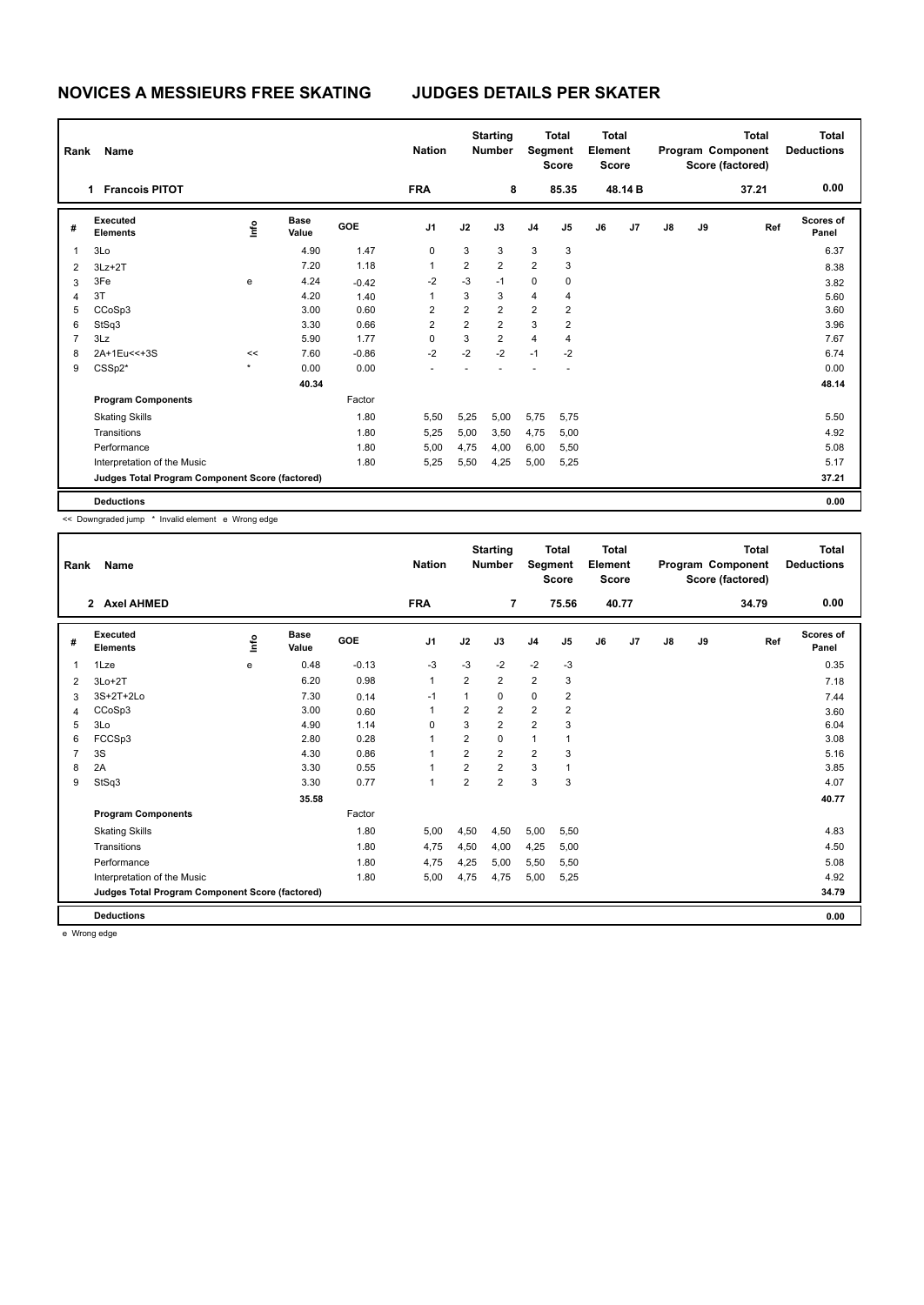| Rank | Name                                            |           |                      |         | <b>Nation</b>  | <b>Starting</b><br><b>Number</b><br>Segment |                |                | <b>Total</b><br><b>Total</b><br>Element<br><b>Score</b><br><b>Score</b> |    |       |               |    | <b>Total</b><br>Program Component<br>Score (factored) | <b>Total</b><br><b>Deductions</b> |
|------|-------------------------------------------------|-----------|----------------------|---------|----------------|---------------------------------------------|----------------|----------------|-------------------------------------------------------------------------|----|-------|---------------|----|-------------------------------------------------------|-----------------------------------|
|      | <b>Theo BARADEL</b><br>3                        |           |                      |         | <b>FRA</b>     |                                             | 9              |                | 62.21                                                                   |    | 30.26 |               |    | 31.95                                                 | 0.00                              |
| #    | Executed<br><b>Elements</b>                     | lnfo      | <b>Base</b><br>Value | GOE     | J <sub>1</sub> | J2                                          | J3             | J <sub>4</sub> | J5                                                                      | J6 | J7    | $\mathsf{J}8$ | J9 | Ref                                                   | <b>Scores of</b><br>Panel         |
| 1    | 3Lo<                                            | $\hat{~}$ | 3.92                 | $-0.52$ | $-1$           | $-2$                                        | $-2$           | $-1$           | $\mathbf 0$                                                             |    |       |               |    |                                                       | 3.40                              |
| 2    | 3S                                              |           | 4.30                 | $-0.72$ | $-3$           | $-1$                                        | $-2$           | $\mathbf 0$    | $-2$                                                                    |    |       |               |    |                                                       | 3.58                              |
| 3    | $3S+2T$                                         |           | 5.60                 | 0.14    | 0              | 0                                           | $-2$           | $\mathbf{1}$   | 1                                                                       |    |       |               |    |                                                       | 5.74                              |
| 4    | CCoSp3                                          |           | 3.00                 | 0.60    | 2              | $\overline{2}$                              | $\overline{2}$ | $\overline{2}$ | $\overline{2}$                                                          |    |       |               |    |                                                       | 3.60                              |
| 5    | StSq1                                           |           | 1.80                 | 0.12    | 1              | 1                                           | $\mathbf{1}$   | 0              | 0                                                                       |    |       |               |    |                                                       | 1.92                              |
| 6    | 2A                                              |           | 3.30                 | $-0.22$ | $-1$           | 0                                           | $-1$           | $-1$           | 0                                                                       |    |       |               |    |                                                       | 3.08                              |
| 7    | 2F+2T+2Lo<                                      | $\hat{~}$ | 4.46                 | $-0.36$ | $-2$           | $-2$                                        | $-2$           | $-2$           | $-2$                                                                    |    |       |               |    |                                                       | 4.10                              |
| 8    | 2F                                              |           | 1.80                 | 0.18    |                | 1                                           | $\overline{1}$ | $\overline{2}$ | 0                                                                       |    |       |               |    |                                                       | 1.98                              |
| 9    | FSSp3                                           |           | 2.60                 | 0.26    | 1              | 1                                           | 1              | $\mathbf{1}$   | $\mathbf{1}$                                                            |    |       |               |    |                                                       | 2.86                              |
|      |                                                 |           | 30.78                |         |                |                                             |                |                |                                                                         |    |       |               |    |                                                       | 30.26                             |
|      | <b>Program Components</b>                       |           |                      | Factor  |                |                                             |                |                |                                                                         |    |       |               |    |                                                       |                                   |
|      | <b>Skating Skills</b>                           |           |                      | 1.80    | 5,25           | 5,00                                        | 4,00           | 4,50           | 4,75                                                                    |    |       |               |    |                                                       | 4.75                              |
|      | Transitions                                     |           |                      | 1.80    | 5,00           | 5,00                                        | 3,75           | 3,75           | 4,25                                                                    |    |       |               |    |                                                       | 4.33                              |
|      | Performance                                     |           |                      | 1.80    | 5,25           | 4,50                                        | 4,25           | 3,75           | 4,50                                                                    |    |       |               |    |                                                       | 4.42                              |
|      | Interpretation of the Music                     |           |                      | 1.80    | 5,00           | 4,50                                        | 4,00           | 4,00           | 4,25                                                                    |    |       |               |    |                                                       | 4.25                              |
|      | Judges Total Program Component Score (factored) |           |                      |         |                |                                             |                |                |                                                                         |    |       |               |    |                                                       | 31.95                             |
|      | <b>Deductions</b>                               |           |                      |         |                |                                             |                |                |                                                                         |    |       |               |    |                                                       | 0.00                              |

< Under-rotated jump

| Rank | Name                                            |       |                      |         | <b>Nation</b>  |                         | <b>Starting</b><br><b>Number</b> | Segment        | <b>Total</b><br><b>Score</b> | <b>Total</b><br>Element<br><b>Score</b> |       |               |    | <b>Total</b><br>Program Component<br>Score (factored) | <b>Total</b><br><b>Deductions</b> |
|------|-------------------------------------------------|-------|----------------------|---------|----------------|-------------------------|----------------------------------|----------------|------------------------------|-----------------------------------------|-------|---------------|----|-------------------------------------------------------|-----------------------------------|
|      | 4 Alex CHAN KWOC KEUNG                          |       |                      |         | <b>FRA</b>     |                         | 3                                |                | 57.20                        |                                         | 28.00 |               |    | 29.70                                                 | $-0.50$                           |
| #    | Executed<br><b>Elements</b>                     | Linfo | <b>Base</b><br>Value | GOE     | J <sub>1</sub> | J2                      | J3                               | J <sub>4</sub> | J5                           | J6                                      | J7    | $\mathsf{J}8$ | J9 | Ref                                                   | <b>Scores of</b><br>Panel         |
| 1    | $2A+2T$                                         |       | 4.60                 | 0.44    | $\mathbf{1}$   | 3                       | 1                                | $\overline{2}$ | $\mathbf{1}$                 |                                         |       |               |    |                                                       | 5.04                              |
| 2    | 2A                                              |       | 3.30                 | 0.11    | 0              | $\overline{\mathbf{c}}$ | 0                                | $\mathbf 0$    | 1                            |                                         |       |               |    |                                                       | 3.41                              |
| 3    | 3S<<                                            | <<    | 1.30                 | $-0.65$ | $-5$           | $-5$                    | $-5$                             | $-5$           | $-5$                         |                                         |       |               |    |                                                       | 0.65                              |
| 4    | FCSp3                                           |       | 2.80                 | 0.47    | $\overline{2}$ | $\overline{2}$          | $\mathbf{1}$                     | $\overline{2}$ | 1                            |                                         |       |               |    |                                                       | 3.27                              |
| 5    | 2Lz+1Eu+2S                                      |       | 3.90                 | 0.07    | 0              | $\overline{\mathbf{c}}$ | 0                                | $\mathbf{1}$   | 0                            |                                         |       |               |    |                                                       | 3.97                              |
| 6    | 2Lz                                             |       | 2.10                 | 0.35    | 1              | $\overline{\mathbf{c}}$ | $\overline{\mathbf{c}}$          | $\overline{2}$ |                              |                                         |       |               |    |                                                       | 2.45                              |
| 7    | StSq3                                           |       | 3.30                 | 0.33    | $\Omega$       | 1                       | $\overline{1}$                   | 1              | 1                            |                                         |       |               |    |                                                       | 3.63                              |
| 8    | 2F                                              |       | 1.80                 | 0.18    | 1              | $\overline{2}$          |                                  | 1              | 1                            |                                         |       |               |    |                                                       | 1.98                              |
| 9    | CCoSp3                                          |       | 3.00                 | 0.60    | $\overline{2}$ | $\overline{2}$          | 1                                | $\overline{2}$ | $\overline{2}$               |                                         |       |               |    |                                                       | 3.60                              |
|      |                                                 |       | 26.10                |         |                |                         |                                  |                |                              |                                         |       |               |    |                                                       | 28.00                             |
|      | <b>Program Components</b>                       |       |                      | Factor  |                |                         |                                  |                |                              |                                         |       |               |    |                                                       |                                   |
|      | <b>Skating Skills</b>                           |       |                      | 1.80    | 3,75           | 4,25                    | 4,00                             | 4,25           | 4,50                         |                                         |       |               |    |                                                       | 4.17                              |
|      | Transitions                                     |       |                      | 1.80    | 3,50           | 4,00                    | 3,75                             | 3,75           | 4,00                         |                                         |       |               |    |                                                       | 3.83                              |
|      | Performance                                     |       |                      | 1.80    | 3,75           | 4,50                    | 4,50                             | 4,50           | 4,00                         |                                         |       |               |    |                                                       | 4.33                              |
|      | Interpretation of the Music                     |       |                      | 1.80    | 3.75           | 4,25                    | 4,25                             | 4,00           | 4,25                         |                                         |       |               |    |                                                       | 4.17                              |
|      | Judges Total Program Component Score (factored) |       |                      |         |                |                         |                                  |                |                              |                                         |       |               |    |                                                       | 29.70                             |
|      | <b>Deductions</b>                               |       | Falls:               | $-0.50$ |                |                         |                                  |                |                              |                                         |       |               |    |                                                       | $-0.50$                           |
|      | <b>Property</b> 1999 <b>Property</b>            |       |                      |         |                |                         |                                  |                |                              |                                         |       |               |    |                                                       |                                   |

<< Downgraded jump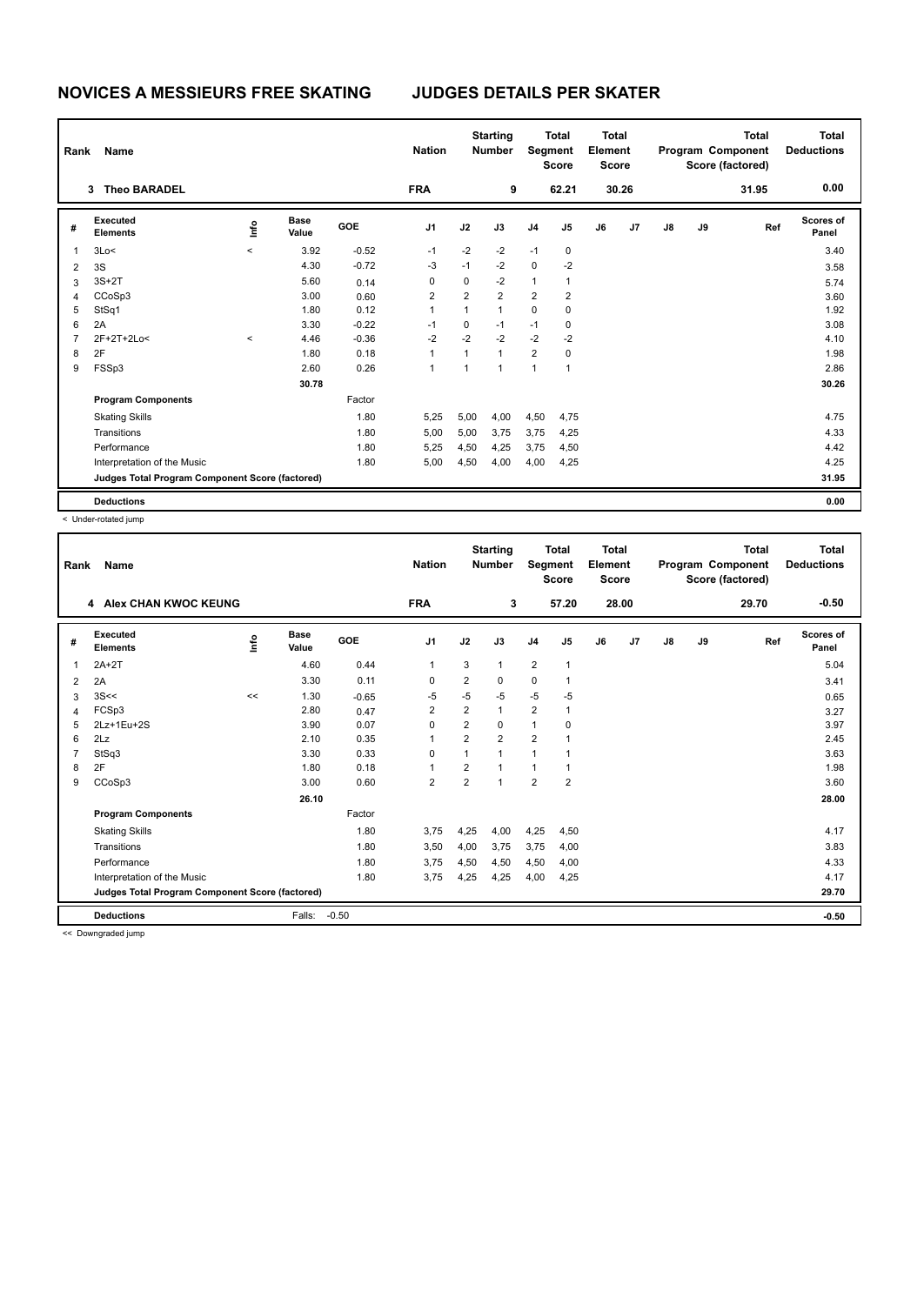| Rank | Name                                            |           |                      |         | <b>Nation</b>           | <b>Starting</b><br><b>Total</b><br><b>Number</b><br>Segment<br><b>Score</b> |                |                         | <b>Total</b><br>Element<br><b>Score</b> |    | Total<br>Program Component<br>Score (factored) |    |    | <b>Total</b><br><b>Deductions</b> |                           |
|------|-------------------------------------------------|-----------|----------------------|---------|-------------------------|-----------------------------------------------------------------------------|----------------|-------------------------|-----------------------------------------|----|------------------------------------------------|----|----|-----------------------------------|---------------------------|
|      | 5 Alexandre CHENEY                              |           |                      |         | <b>FRA</b>              |                                                                             | 6              |                         | 56.49                                   |    | 27.38                                          |    |    | 29.11                             | 0.00                      |
| #    | Executed<br><b>Elements</b>                     | ١nfo      | <b>Base</b><br>Value | GOE     | J <sub>1</sub>          | J2                                                                          | J3             | J <sub>4</sub>          | J5                                      | J6 | J7                                             | J8 | J9 | Ref                               | <b>Scores of</b><br>Panel |
| 1    | 2A<                                             | $\prec$   | 2.64                 | $-1.32$ | $-5$                    | $-5$                                                                        | $-3$           | $-5$                    | $-5$                                    |    |                                                |    |    |                                   | 1.32                      |
| 2    | 3T+2T+1Lo                                       |           | 6.00                 | 0.56    | 0                       | $\mathbf{1}$                                                                | $\overline{2}$ | $\overline{2}$          | 1                                       |    |                                                |    |    |                                   | 6.56                      |
| 3    | 3S                                              |           | 4.30                 | $-1.29$ | $-3$                    | $-3$                                                                        | $-3$           | $-2$                    | $-3$                                    |    |                                                |    |    |                                   | 3.01                      |
| 4    | FCSSp3                                          |           | 2.60                 | 0.17    | $\overline{2}$          | $\mathbf{1}$                                                                | $\mathbf 0$    | $\mathbf{1}$            | 0                                       |    |                                                |    |    |                                   | 2.77                      |
| 5    | 3S+REP                                          |           | 3.01                 | $-1.29$ | $-3$                    | $-3$                                                                        | $-3$           | $-2$                    | $-4$                                    |    |                                                |    |    |                                   | 1.72                      |
| 6    | 3T                                              |           | 4.20                 | $-0.42$ | $-1$                    | 0                                                                           | $-1$           | $-1$                    | $-1$                                    |    |                                                |    |    |                                   | 3.78                      |
| 7    | 2A<                                             | $\hat{~}$ | 2.64                 | $-1.32$ | $-5$                    | $-5$                                                                        | $-4$           | $-5$                    | $-5$                                    |    |                                                |    |    |                                   | 1.32                      |
| 8    | StSq3                                           |           | 3.30                 | 0.00    | 0                       | 0                                                                           | $\mathbf{1}$   | $-1$                    | 0                                       |    |                                                |    |    |                                   | 3.30                      |
| 9    | CCoSp3                                          |           | 3.00                 | 0.60    | $\overline{\mathbf{c}}$ | 1                                                                           | $\overline{2}$ | $\overline{\mathbf{c}}$ | 2                                       |    |                                                |    |    |                                   | 3.60                      |
|      |                                                 |           | 31.69                |         |                         |                                                                             |                |                         |                                         |    |                                                |    |    |                                   | 27.38                     |
|      | <b>Program Components</b>                       |           |                      | Factor  |                         |                                                                             |                |                         |                                         |    |                                                |    |    |                                   |                           |
|      | <b>Skating Skills</b>                           |           |                      | 1.80    | 4,50                    | 4,00                                                                        | 3,50           | 4,25                    | 4,50                                    |    |                                                |    |    |                                   | 4.25                      |
|      | Transitions                                     |           |                      | 1.80    | 4,00                    | 3,75                                                                        | 3,25           | 3,50                    | 3,75                                    |    |                                                |    |    |                                   | 3.67                      |
|      | Performance                                     |           |                      | 1.80    | 4,25                    | 3,75                                                                        | 3,25           | 4,25                    | 4,00                                    |    |                                                |    |    |                                   | 4.00                      |
|      | Interpretation of the Music                     |           |                      | 1.80    | 4,50                    | 4,50                                                                        | 3,50           | 4,00                    | 4,25                                    |    |                                                |    |    |                                   | 4.25                      |
|      | Judges Total Program Component Score (factored) |           |                      |         |                         |                                                                             |                |                         |                                         |    |                                                |    |    |                                   | 29.11                     |
|      | <b>Deductions</b>                               |           |                      |         |                         |                                                                             |                |                         |                                         |    |                                                |    |    |                                   | 0.00                      |

< Under-rotated jump REP Jump repetition

| Rank | <b>Name</b>                                     |      |                      |         | <b>Nation</b>  |                | <b>Starting</b><br><b>Number</b> | Segment        | <b>Total</b><br><b>Score</b> | <b>Total</b><br>Element<br><b>Score</b> |       |    |    | <b>Total</b><br>Program Component<br>Score (factored) | <b>Total</b><br><b>Deductions</b> |
|------|-------------------------------------------------|------|----------------------|---------|----------------|----------------|----------------------------------|----------------|------------------------------|-----------------------------------------|-------|----|----|-------------------------------------------------------|-----------------------------------|
|      | <b>Jean MEDARD</b><br>6                         |      |                      |         | <b>FRA</b>     |                | 4                                |                | 56.39                        |                                         | 27.33 |    |    | 29.56                                                 | $-0.50$                           |
| #    | Executed<br><b>Elements</b>                     | lnfo | <b>Base</b><br>Value | GOE     | J <sub>1</sub> | J2             | J3                               | J <sub>4</sub> | J5                           | J6                                      | J7    | J8 | J9 | Ref                                                   | <b>Scores of</b><br>Panel         |
| 1    | 3S                                              |      | 4.30                 | 0.29    | 0              | $\mathbf{1}$   | $\mathbf{1}$                     | $\mathbf{1}$   | 0                            |                                         |       |    |    |                                                       | 4.59                              |
| 2    | 3T                                              |      | 4.20                 | $-0.28$ | $-1$           | $-1$           | $-1$                             | 0              | 1                            |                                         |       |    |    |                                                       | 3.92                              |
| 3    | 2S                                              |      | 1.30                 | 0.09    | 0              | 2              | 0                                | $\overline{2}$ | 0                            |                                         |       |    |    |                                                       | 1.39                              |
| 4    | 3T+REP                                          |      | 2.94                 | $-2.10$ | -5             | $-5$           | $-5$                             | $-5$           | $-5$                         |                                         |       |    |    |                                                       | 0.84                              |
| 5    | FSSp3                                           |      | 2.60                 | 0.26    | $\mathbf{1}$   | $\Omega$       | $\mathbf{1}$                     | $\overline{2}$ | 1                            |                                         |       |    |    |                                                       | 2.86                              |
| 6    | StSq3                                           |      | 3.30                 | 0.33    | $\mathbf{1}$   | 2              | 0                                | $\overline{2}$ | 0                            |                                         |       |    |    |                                                       | 3.63                              |
| 7    | 2A                                              |      | 3.30                 | 0.66    | 1              | $\overline{2}$ | $\overline{2}$                   | $\overline{2}$ | $\overline{2}$               |                                         |       |    |    |                                                       | 3.96                              |
| 8    | 2A                                              |      | 3.30                 | $-0.66$ | $-2$           | $-2$           | $-2$                             | $-3$           | $-2$                         |                                         |       |    |    |                                                       | 2.64                              |
| 9    | CCoSp3                                          |      | 3.00                 | 0.50    | $\overline{2}$ | $\overline{2}$ | 1                                | $\overline{2}$ | 1                            |                                         |       |    |    |                                                       | 3.50                              |
|      |                                                 |      | 28.24                |         |                |                |                                  |                |                              |                                         |       |    |    |                                                       | 27.33                             |
|      | <b>Program Components</b>                       |      |                      | Factor  |                |                |                                  |                |                              |                                         |       |    |    |                                                       |                                   |
|      | <b>Skating Skills</b>                           |      |                      | 1.80    | 4,25           | 4,00           | 4,00                             | 4,50           | 4,75                         |                                         |       |    |    |                                                       | 4.25                              |
|      | Transitions                                     |      |                      | 1.80    | 4,00           | 4,25           | 3.00                             | 3,75           | 4,25                         |                                         |       |    |    |                                                       | 4.00                              |
|      | Performance                                     |      |                      | 1.80    | 4,25           | 3,75           | 3,50                             | 4,00           | 4,50                         |                                         |       |    |    |                                                       | 4.00                              |
|      | Interpretation of the Music                     |      |                      | 1.80    | 4,25           | 4,75           | 3.25                             | 4,00           | 4,25                         |                                         |       |    |    |                                                       | 4.17                              |
|      | Judges Total Program Component Score (factored) |      |                      |         |                |                |                                  |                |                              |                                         |       |    |    |                                                       | 29.56                             |
|      | <b>Deductions</b>                               |      | Falls:               | $-0.50$ |                |                |                                  |                |                              |                                         |       |    |    |                                                       | $-0.50$                           |

REP Jump repetition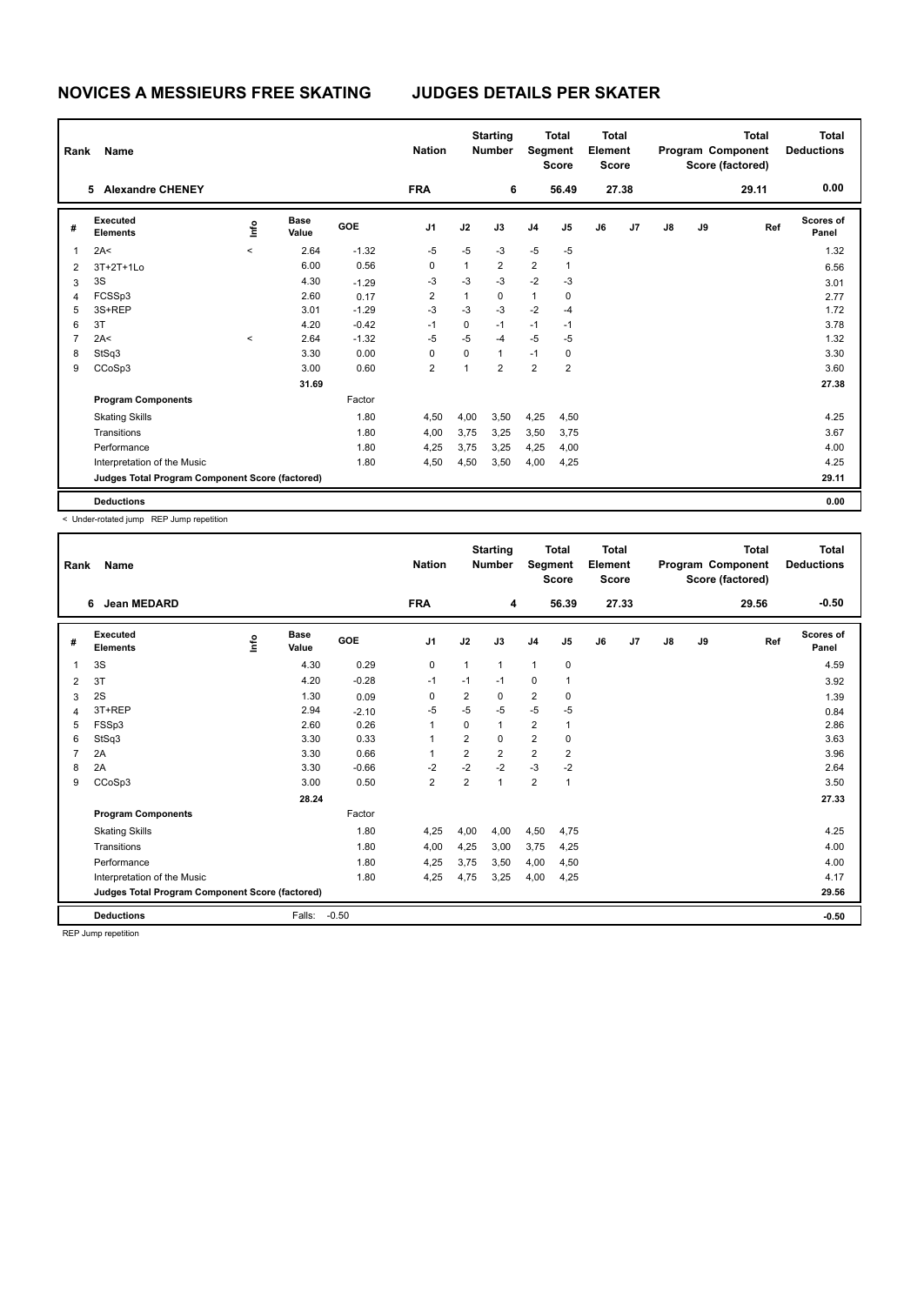| Rank           | Name                                            |           |                      |         | <b>Nation</b>  |                | <b>Starting</b><br><b>Number</b> |                | <b>Total</b><br>Segment<br><b>Score</b> | <b>Total</b><br>Element<br><b>Score</b> |       |               |    | Total<br>Program Component<br>Score (factored) | <b>Total</b><br><b>Deductions</b> |
|----------------|-------------------------------------------------|-----------|----------------------|---------|----------------|----------------|----------------------------------|----------------|-----------------------------------------|-----------------------------------------|-------|---------------|----|------------------------------------------------|-----------------------------------|
|                | <b>Simon GUILLOIS</b><br>$\overline{7}$         |           |                      |         | <b>FRA</b>     |                | 5                                |                | 49.17                                   |                                         | 22.55 |               |    | 27.62                                          | $-1.00$                           |
| #              | Executed<br><b>Elements</b>                     | ۴         | <b>Base</b><br>Value | GOE     | J <sub>1</sub> | J2             | J3                               | J <sub>4</sub> | J5                                      | J6                                      | J7    | $\mathsf{J}8$ | J9 | Ref                                            | <b>Scores of</b><br>Panel         |
| 1              | 2A+1Eu+2S                                       |           | 5.10                 | $-0.99$ | $-5$           | $-3$           | $-2$                             | $-4$           | $-2$                                    |                                         |       |               |    |                                                | 4.11                              |
| 2              | 3T<                                             | $\hat{~}$ | 3.36                 | $-1.23$ | $-5$           | $-4$           | $-3$                             | $-4$           | $-3$                                    |                                         |       |               |    |                                                | 2.13                              |
| 3              | CCoSp2                                          |           | 2.50                 | 0.08    | $-1$           | $\overline{2}$ | 0                                | 0              | 1                                       |                                         |       |               |    |                                                | 2.58                              |
| $\overline{4}$ | 3T<+REP                                         | $\hat{~}$ | 2.35                 | $-1.68$ | $-5$           | $-5$           | $-5$                             | $-5$           | -5                                      |                                         |       |               |    |                                                | 0.67                              |
| 5              | StSq1                                           |           | 1.80                 | 0.18    | 1              | $\mathbf{1}$   | $\overline{1}$                   | $-1$           | 1                                       |                                         |       |               |    |                                                | 1.98                              |
| 6              | $2A+2T$                                         |           | 4.60                 | 0.11    | 0              | 0              | $\mathbf{1}$                     | $\mathbf 0$    | 1                                       |                                         |       |               |    |                                                | 4.71                              |
| $\overline{7}$ | FCSSp3                                          |           | 2.60                 | $-0.09$ | $-2$           | 2              | $-1$                             | $-1$           | 1                                       |                                         |       |               |    |                                                | 2.51                              |
| 8              | 2Lz!                                            |           | 2.10                 | $-0.28$ | $-2$           | $-1$           | $\Omega$                         | $-1$           | $-2$                                    |                                         |       |               |    |                                                | 1.82                              |
| 9              | 2F                                              |           | 1.80                 | 0.24    | 1              | $\overline{2}$ | $\overline{1}$                   | $\overline{2}$ | 1                                       |                                         |       |               |    |                                                | 2.04                              |
|                |                                                 |           | 26.21                |         |                |                |                                  |                |                                         |                                         |       |               |    |                                                | 22.55                             |
|                | <b>Program Components</b>                       |           |                      | Factor  |                |                |                                  |                |                                         |                                         |       |               |    |                                                |                                   |
|                | <b>Skating Skills</b>                           |           |                      | 1.80    | 4,25           | 4,25           | 3,75                             | 4,00           | 4,25                                    |                                         |       |               |    |                                                | 4.17                              |
|                | Transitions                                     |           |                      | 1.80    | 3,75           | 3,75           | 3,25                             | 3,25           | 3,75                                    |                                         |       |               |    |                                                | 3.58                              |
|                | Performance                                     |           |                      | 1.80    | 4,00           | 3,75           | 3,50                             | 3,25           | 3,75                                    |                                         |       |               |    |                                                | 3.67                              |
|                | Interpretation of the Music                     |           |                      | 1.80    | 4,00           | 4,25           | 3,75                             | 3,00           | 4,00                                    |                                         |       |               |    |                                                | 3.92                              |
|                | Judges Total Program Component Score (factored) |           |                      |         |                |                |                                  |                |                                         |                                         |       |               |    |                                                | 27.62                             |
|                | <b>Deductions</b>                               |           | Falls: -1.00         |         |                |                |                                  |                |                                         |                                         |       |               |    |                                                | $-1.00$                           |

< Under-rotated jump ! Not clear edge REP Jump repetition

| Rank | <b>Name</b>                                     |         |                      |         | <b>Nation</b>  |                | <b>Starting</b><br><b>Number</b> | Segment                 | <b>Total</b><br><b>Score</b> | Total<br>Element<br><b>Score</b> |       |               |    | <b>Total</b><br>Program Component<br>Score (factored) | Total<br><b>Deductions</b> |
|------|-------------------------------------------------|---------|----------------------|---------|----------------|----------------|----------------------------------|-------------------------|------------------------------|----------------------------------|-------|---------------|----|-------------------------------------------------------|----------------------------|
|      | <b>Pierre LECADRE</b><br>8                      |         |                      |         | <b>FRA</b>     |                | $\mathbf{2}$                     |                         | 46.29                        |                                  | 20.50 |               |    | 25.79                                                 | 0.00                       |
| #    | Executed<br><b>Elements</b>                     | ۴۵      | <b>Base</b><br>Value | GOE     | J <sub>1</sub> | J2             | J3                               | J <sub>4</sub>          | J <sub>5</sub>               | J6                               | J7    | $\mathsf{J}8$ | J9 | Ref                                                   | <b>Scores of</b><br>Panel  |
| 1    | 2F+2Lo+2Lo<                                     | $\prec$ | 4.86                 | $-0.30$ | $-3$           | $-2$           | $-1$                             | $-2$                    | $-1$                         |                                  |       |               |    |                                                       | 4.56                       |
| 2    | 2A<<                                            | <<      | 1.10                 | $-0.44$ | $-5$           | $-3$           | -4                               | $-5$                    | $-3$                         |                                  |       |               |    |                                                       | 0.66                       |
| 3    | 2T+1A+SEQ                                       |         | 1.92                 | 0.17    | 1              | 2              |                                  | $\overline{\mathbf{c}}$ | 1                            |                                  |       |               |    |                                                       | 2.09                       |
| 4    | 2A<<                                            | <<      | 1.10                 | $-0.40$ | $-5$           | $-3$           | $-4$                             | $-4$                    | $-3$                         |                                  |       |               |    |                                                       | 0.70                       |
| 5    | CCoSp3                                          |         | 3.00                 | 0.40    | 1              | $\overline{2}$ | $\mathbf{1}$                     | $\mathbf{1}$            | $\overline{2}$               |                                  |       |               |    |                                                       | 3.40                       |
| 6    | 2F                                              |         | 1.80                 | 0.18    | 0              | 3              |                                  | $\mathbf{1}$            | 1                            |                                  |       |               |    |                                                       | 1.98                       |
|      | 2T                                              |         | 1.30                 | $-0.26$ | $-2$           | $-2$           | $-2$                             | $-1$                    | $-2$                         |                                  |       |               |    |                                                       | 1.04                       |
| 8    | StSq2                                           |         | 2.60                 | 0.35    | 1              | $\overline{2}$ |                                  | $\overline{\mathbf{c}}$ | 1                            |                                  |       |               |    |                                                       | 2.95                       |
| 9    | FCSSp3                                          |         | 2.60                 | 0.52    | $\overline{2}$ | $\overline{2}$ |                                  | $\overline{2}$          | $\overline{2}$               |                                  |       |               |    |                                                       | 3.12                       |
|      |                                                 |         | 20.28                |         |                |                |                                  |                         |                              |                                  |       |               |    |                                                       | 20.50                      |
|      | <b>Program Components</b>                       |         |                      | Factor  |                |                |                                  |                         |                              |                                  |       |               |    |                                                       |                            |
|      | <b>Skating Skills</b>                           |         |                      | 1.80    | 4,00           | 3,75           | 3,25                             | 4,00                    | 3,75                         |                                  |       |               |    |                                                       | 3.83                       |
|      | Transitions                                     |         |                      | 1.80    | 3,50           | 3,25           | 3,00                             | 3,50                    | 3,75                         |                                  |       |               |    |                                                       | 3.42                       |
|      | Performance                                     |         |                      | 1.80    | 3,75           | 3,50           | 3,50                             | 3,50                    | 3,50                         |                                  |       |               |    |                                                       | 3.50                       |
|      | Interpretation of the Music                     |         |                      | 1.80    | 3,75           | 3,75           | 3,25                             | 3,75                    | 3,25                         |                                  |       |               |    |                                                       | 3.58                       |
|      | Judges Total Program Component Score (factored) |         |                      |         |                |                |                                  |                         |                              |                                  |       |               |    |                                                       | 25.79                      |
|      | <b>Deductions</b>                               |         |                      |         |                |                |                                  |                         |                              |                                  |       |               |    |                                                       | 0.00                       |

< Under-rotated jump << Downgraded jump